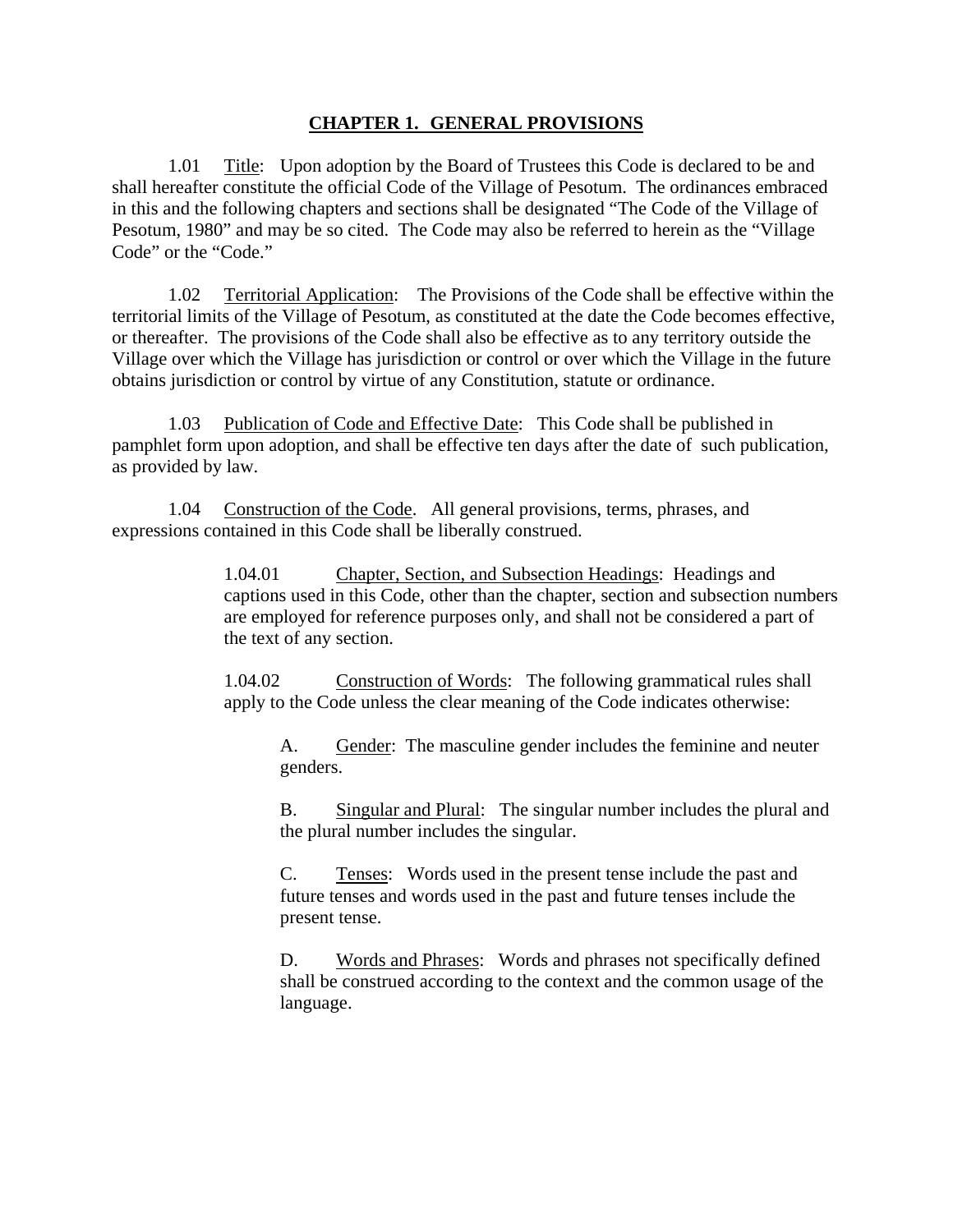## 1.04.03 Conflicting Provisions:

A. If the provisions of different chapters, section or subsection of this Code conflict with or contravene each other, the provisions of each chapter, section or subsection shall prevail as to all matters and questions growing out of the subject matter of that chapter, section or subsection.

B. If clearly conflicting provisions are found in different sections of the same chapter, the provisions of the section last enacted shall prevail unless the construction is inconsistent with the meaning of that chapter.

C. Where any conflict exists between a chapter, section or subsection of this Code and any chapter or section of the State Statutes, the latter shall prevail.

1.04.04 Definitions: Whenever the following words or terms are used in this Code, they shall have the meanings herein ascribed to them, unless the context makes such meaning repugnant thereto.

A. Board: The word "Board", unless otherwise indicated, shall mean the Board of Trustees of the Village of Pesotum.

B. Clerk: The word "Clerk" shall mean the Village Clerk.

C. Code: The word "Code" shall mean the Code of the Village of Pesotum, 1980, and amendments thereto.

D. County: The word "County" shall mean Champaign County, Illinois.

E. Fiscal Year: The words "Fiscal Year" shall mean the fiscal year of the Village of Pesotum which shall begin on the first day of the month of May of each year.

F. May: The word "may" is permissive and discretionary.

G. Municipal Year: The words "Municipal Year" shall mean the municipal year of the Village of Pesotum which shall begin on the first day of the month of May of each year.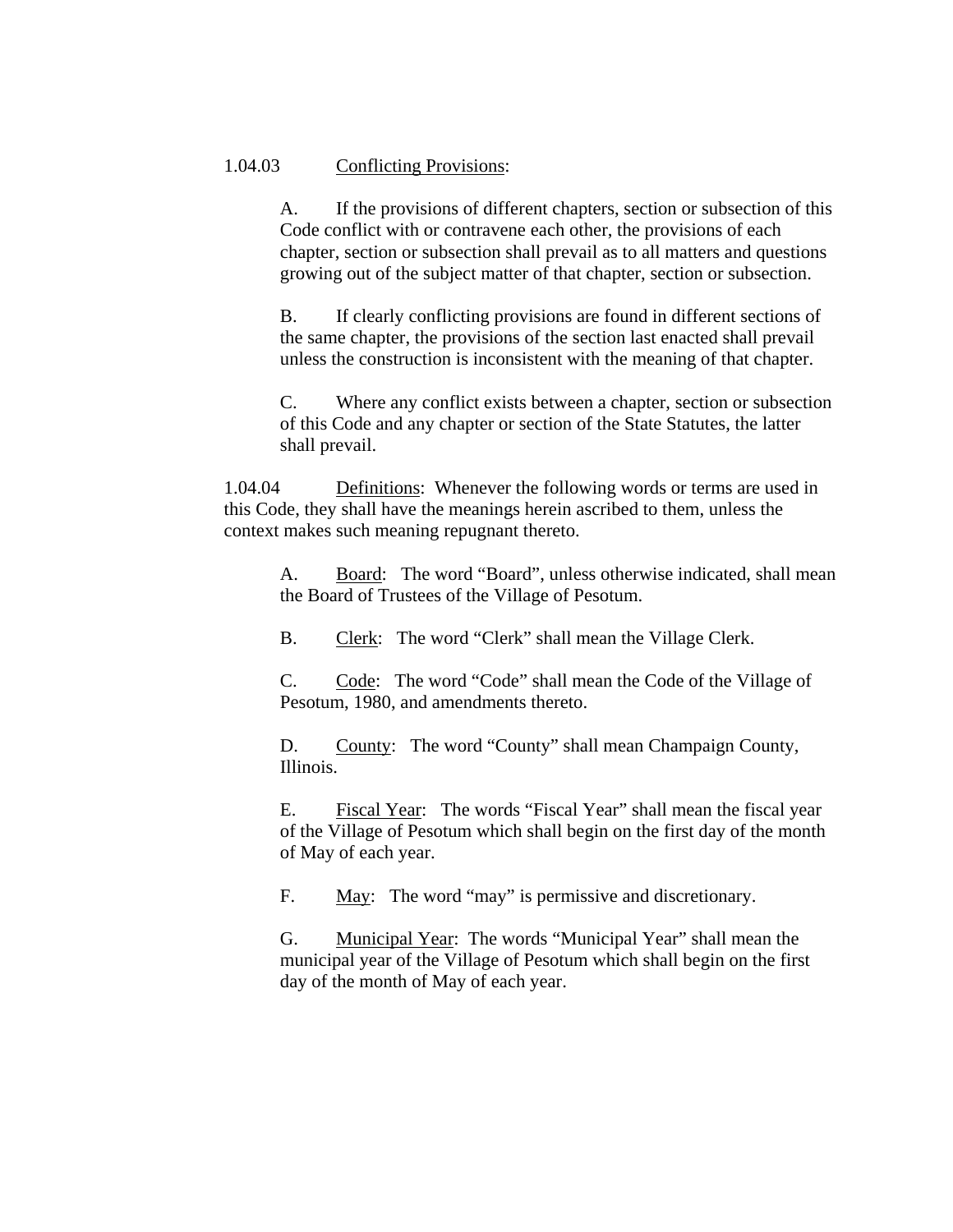H. Must: The word "must" is mandatory.

I Nuisance: The word "nuisance" shall mean anything offensive or obnoxious to the health and welfare of the inhabitants of the Village, or any act or thing repugnant to, or creating a hazard to, or having a detrimental effect on the property of another person or to the community.

J. Oath: The word "oath" shall mean any form of attestation by which a person signifies that he is bound in conscience to perform an act or to speak faithfully and truthfully, and includes an affirmation or declaration in cases where by law an affirmation may be substituted for an oath.

K. Offense: The word "offense" shall mean any act forbidden by any provision of this Code or the omission of any act required by the provisions of the Code.

L. Officers: Whenever reference is made in the Code to a Village Officer by title only, this shall be construed as through followed by the words "of the Village of Pesotum."

N. Owner: The word "owner" applied to a building or land shall include any part owner, joint owner, tenant in common, joint tenant, or lessee of the whole or of part of such building or land.

O. Person: The word "person" shall mean any natural individual, firm, trust, partnership, association or corporation in his or its own capacity or as administrator, conservator, executor, receiver, trustee, or other representative appointed by the Court. Whenever the word "person" is used in any section of this Code prescribing a penalty or fine as applied to partnerships or associations, the word shall include the partners or members thereof, and such word as applied to corporations shall include the officers, agents, or employees thereof who are responsible for any violation of said section.

P. Personal Property: The words "personal property" shall include money, goods, chattels, effects, evidence of rights in action and all written instruments by which any pecuniary obligation, right, or title to property is created, acknowledged, transferred, increased, defeated, discharged, or diminished, and every right or interest therein.

Q. Property: The word "property" shall include real and personal property.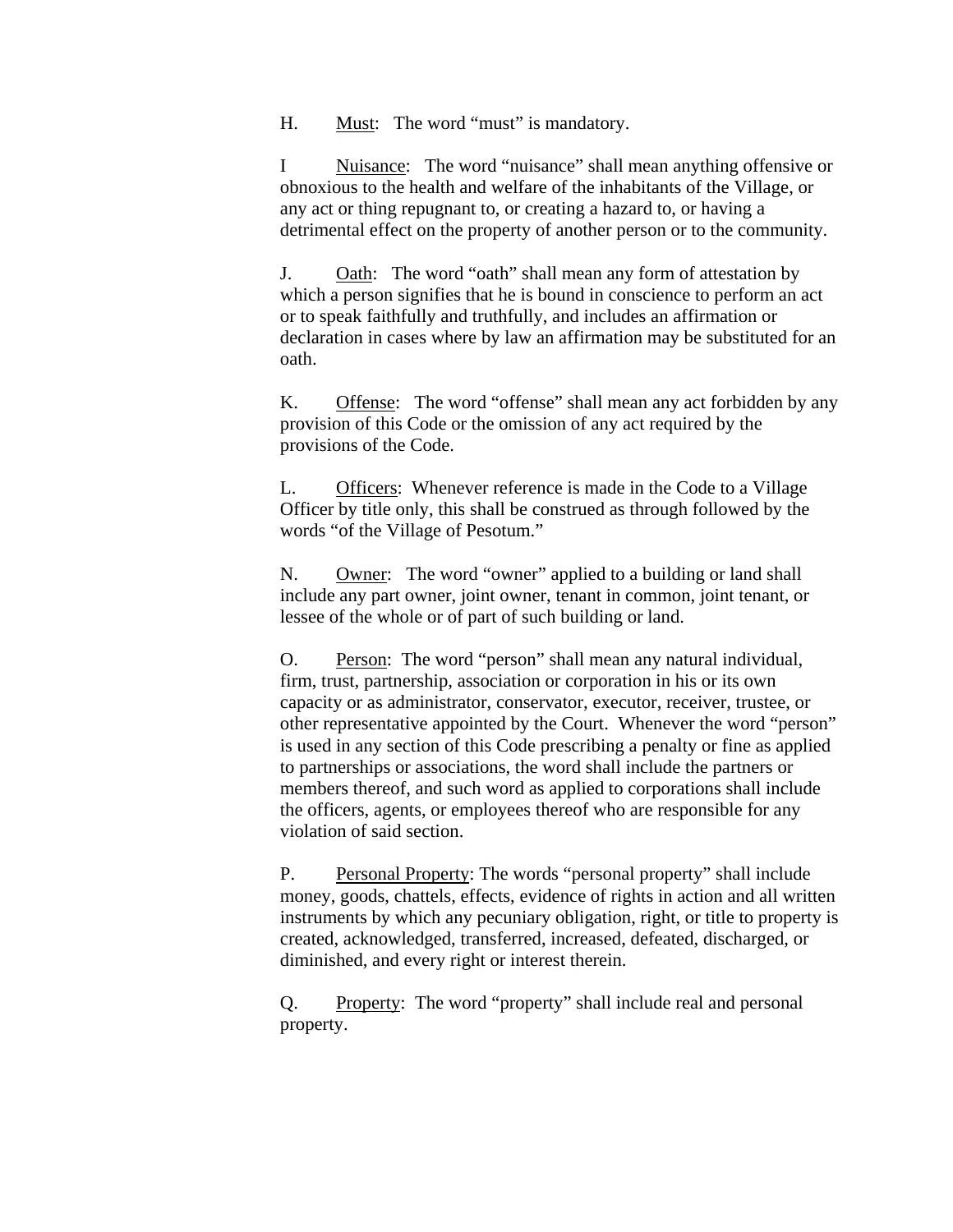R. Real Property: The words "real property" shall include land together with all things attached thereto.

S. Shall: The word "shall" is mandatory.

T. State: The word "State" shall mean the State of Illinois.

U. Statutes: The word "statutes" shall mean the statutes of the State of Illinois.

V. Village: The word "Village" shall mean the Village of Pesotum, County of Champaign, State of Illinois.

W. Week: The word "week" shall mean seven (7) days.

X. Written: The word "written" shall mean any representation or words, letters, or figures, whether by printing or otherwise, capable of comprehension by ordinary visual means.

Y. Year: The word "year" shall mean a calendar year.

1.04.06 Errors and Omissions: If a manifest error is discovered consisting of the misspelling of any word or words, the omission of any word or words necessary to express the intention of the provisions affected, the use of a word or words to which no meaning can be attached, or the use of a word or words when another word or words was clearly intended to express such intent, such spelling shall be corrected and such word or words supplied, omitted, or substituted as will conform with the manifest intention, and the provision shall have the same effect as though the correct words were contained in the text as originally published.

1.04.06 Application to Future Ordinances: All of the provisions of this chapter shall apply to all ordinances hereafter adopted amending or supplementing this Code, unless otherwise specifically provided or unless incompatible with the terms of the future ordinance.

 1.05 Repeal of Prior Ordinances: All general ordinances of the Village of Pesotum passed prior to the adoption of this Village Code are hereby repealed, except such as are herein referred to as being still in force or are by necessary implication herein reserved from repeal. However, the following ordinances are not hereby repealed:

- A. Tax levy ordinances;
- B. Appropriation ordinances;
- C. Ordinances relating to boundaries or annexations;
- D. Franchise ordinances and other ordinances granting special rights to persons or corporations;